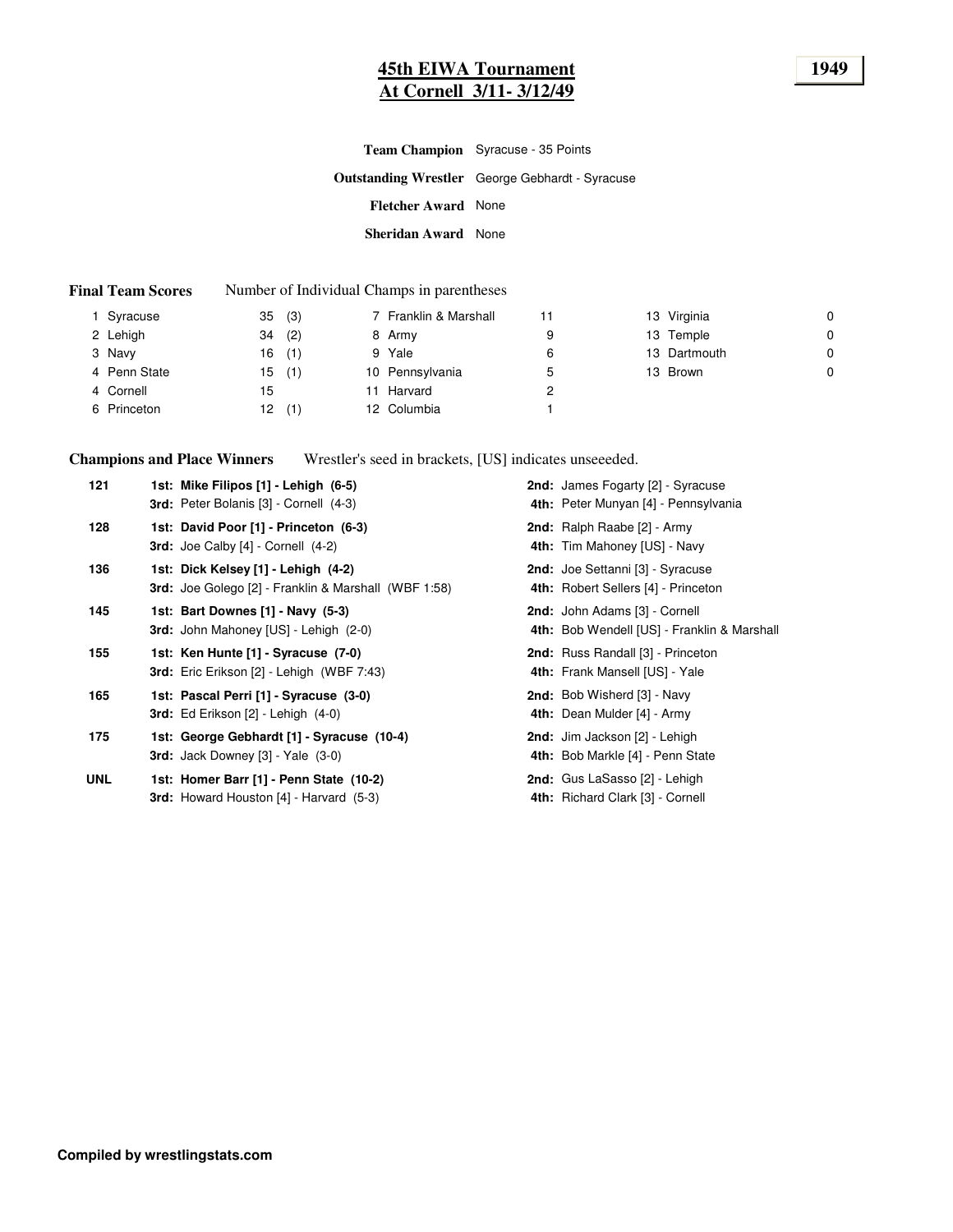## **3/11/1949 and 3/12/1949 at Cornell 1949 EIWA Championship Page 1 of 4**

### **121 Weight Class**

| Mike Filipos, Lehigh [1]                   |                           |                         |                                |
|--------------------------------------------|---------------------------|-------------------------|--------------------------------|
| Bye                                        | Mike Filipos              |                         |                                |
| George Morse, Virginia                     |                           | Mike Filipos 10-1       |                                |
| James Jiunta, Temple                       | George Morse 8-0          |                         |                                |
| Peter Munyan, Pennsylvania [4]             |                           |                         | Mike Filipos 13-1              |
| Joel Kozal, Harvard                        | Peter Munyan Fall 2:47    |                         |                                |
| David McAlpin, Princeton                   |                           | Peter Munyan Fall 5:44  |                                |
| Ed Clarke, Franklin & Marshall             | Ed Clarke RD              |                         |                                |
| James Fogarty, Syracuse [2]                |                           |                         | Mike Filipos 6-5               |
| Tom Long, Yale                             | James Fogarty 10-1        |                         |                                |
| Pat Brian, Army                            |                           | James Fogarty Fall 4:37 |                                |
| Robert Munger, Columbia                    | Pat Brian Fall 7:24       |                         |                                |
| Peter Bolanis, Cornell [3]                 |                           |                         | James Fogarty RD               |
| Dick Fox, Navy                             | Peter Bolanis Fall 6:54   |                         |                                |
| George Schautz, Penn State                 |                           | Peter Bolanis 13-1      |                                |
| Lew Dolan, Dartmouth                       | George Schautz 6-4        |                         |                                |
|                                            |                           |                         | Third Place: Peter Bolanis 4-3 |
|                                            |                           |                         |                                |
|                                            |                           |                         |                                |
| 128 Weight Class                           |                           |                         |                                |
| David Poor, Princeton [1]<br>Ferris, Brown | David Poor 6-1            |                         |                                |
| Bob DeBono, Yale                           |                           | David Poor 3-0          |                                |
| William Morse, Virginia                    | Bob DeBono 8-0            |                         |                                |
| Joe Calby, Cornell [4]                     |                           |                         | David Poor 4-1                 |
| David Coombs, Harvard                      | Joe Calby Fall 1:51       |                         |                                |
| Herman Bastianelli, Lehigh                 |                           | Joe Calby Fall 5:31     |                                |
| Thomas Van Meter, Pennsylvania             | Herman Bastianelli 4-2    |                         |                                |
| Ralph Raabe, Army [2]                      |                           |                         | David Poor 6-3                 |
| Ted Faraklas, Columbia                     | Ralph Raabe 10-2          |                         |                                |
| Robert Schell, Franklin & Marshall         |                           | Ralph Raabe Fall 7:54   |                                |
| Jim Vovakes, Temple                        | Robert Schell Fall 8:03   |                         |                                |
| Jack Dreibelbis, Penn State [3]            |                           |                         | Ralph Raabe 9-6                |
| David White, Dartmouth                     | Jack Dreibelbis Fall 0:59 |                         |                                |
| Tim Mahoney, Navy                          | Tim Mahoney Fall 5:26     | Tim Mahoney Fall 5:43   |                                |

**Third Place: Joe Calby 6-2**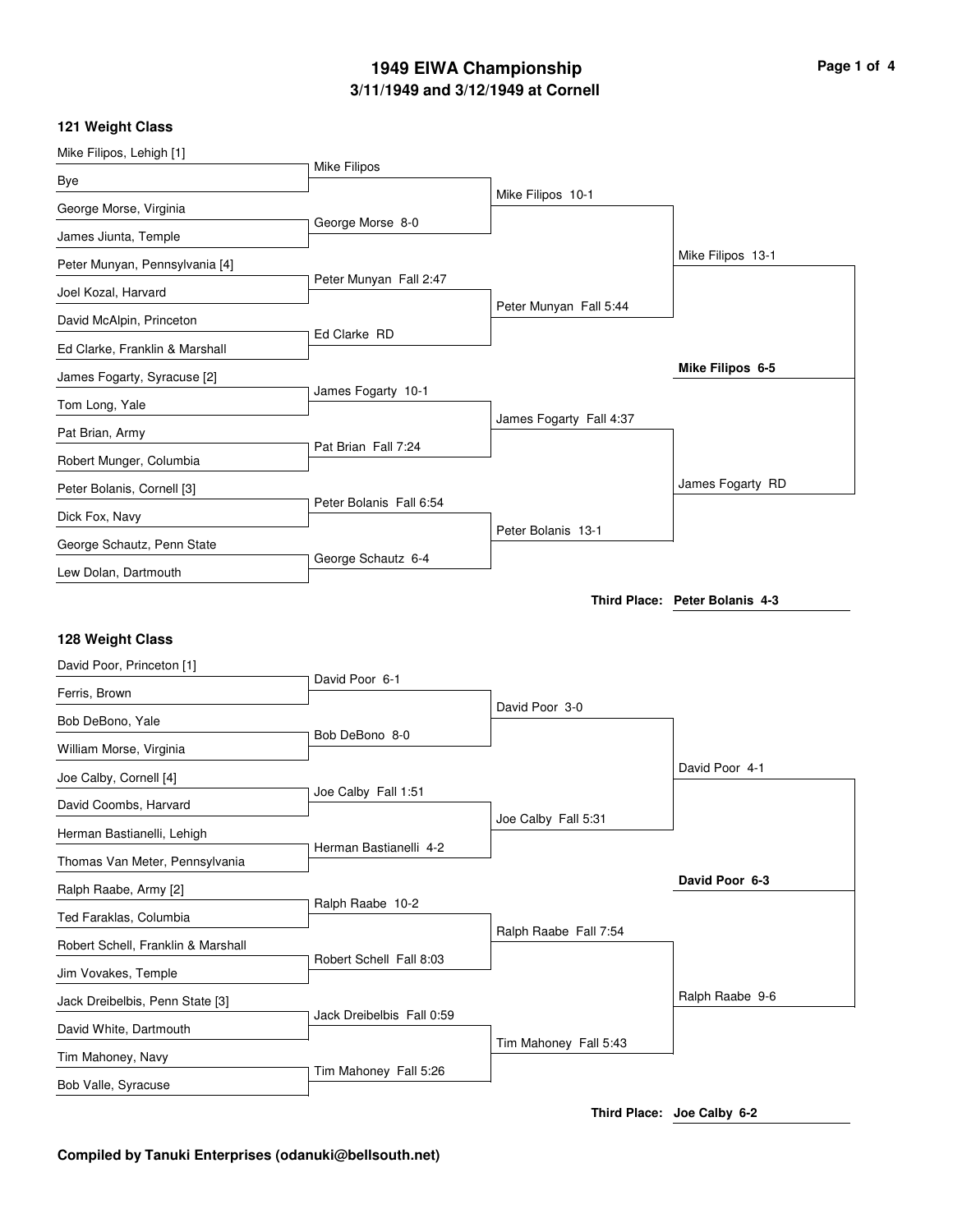# **3/11/1949 and 3/12/1949 at Cornell 1949 EIWA Championship Page 2 of 4**

| 136 Weight Class                          |                               |                        |                                   |
|-------------------------------------------|-------------------------------|------------------------|-----------------------------------|
| Dick Kelsey, Lehigh [1]                   | Dick Kelsey Fall 4:56         |                        |                                   |
| Bill Anderson, Yale                       |                               |                        |                                   |
| Graham Michael, Brown                     | Donald Dunn 8-2               | Dick Kelsey Fall 4:23  |                                   |
| Donald Dunn, Temple                       |                               |                        |                                   |
| Robert Sellers, Princeton [4]             |                               |                        | Dick Kelsey 6-2                   |
| George Goldthorpe, Dartmouth              | Robert Sellers Fall 2:47      |                        |                                   |
| Dick Gotchel, Pennsylvania                |                               | Robert Sellers 4-3     |                                   |
| Bob Stedge, Cornell                       | Bob Stedge 7-2                |                        |                                   |
| Joe Golego, Franklin & Marshall [2]       |                               |                        | Dick Kelsey 4-2                   |
| Bill Cuddihy, Virginia                    | Joe Golego Fall 0:33          |                        |                                   |
| John Reid, Navy                           |                               | Joe Golego Fall 1:30   |                                   |
| Al Fern, Army                             | Al Fern 3-2                   |                        |                                   |
| Joe Settanni, Syracuse [3]                |                               |                        | Joe Settanni 6-2                  |
| Robert Abboud, Harvard                    | Joe Settanni 11-2             |                        |                                   |
| Don Arbuckle, Penn State                  |                               | Joe Settanni Fall 7:16 |                                   |
| Phil Temko, Columbia                      | Don Arbuckle Fall 5:38        |                        |                                   |
|                                           |                               |                        | Third Place: Joe Golego Fall 1:58 |
|                                           |                               |                        |                                   |
| 145 Weight Class<br>Bart Downes, Navy [1] |                               |                        |                                   |
| Bill Clinch, Yale                         | Bart Downes 8-2               |                        |                                   |
|                                           |                               | Bart Downes Fall 5:25  |                                   |
| John Erb, Temple                          | Harry King 4-0                |                        |                                   |
| Harry King, Harvard                       |                               |                        | Bart Downes 6-0                   |
| Bill Haydock, Pennsylvania [4]            | Bill Haydock Fall 5:58        |                        |                                   |
| Erwin Naumann, Columbia                   |                               | John Mahoney 2-0       |                                   |
| John Mahoney, Lehigh                      | John Mahoney 4-2              |                        |                                   |
| Howard Tice, Syracuse                     |                               |                        | Bart Downes 5-3                   |
| Clarinse Shallcross, Penn State [2]       | Clarinse Shallcross Fall 5:54 |                        |                                   |
| Sam Beachen, Brown                        |                               | Bob Wendell 8-5        |                                   |
| Bob Wendell, Franklin & Marshall          | Bob Wendell RD                |                        |                                   |
| Dail Longaker, Princeton                  |                               |                        |                                   |
| John Adams, Cornell [3]                   | John Adams 5-1                |                        | John Adams Fall 8:03              |
| Pat Derrico, Virginia                     |                               |                        |                                   |
| Abraham Allan, Army                       |                               | John Adams Fall 4:28   |                                   |
| Bill Cross, Dartmouth                     | Abraham Allan Fall 5:39       |                        |                                   |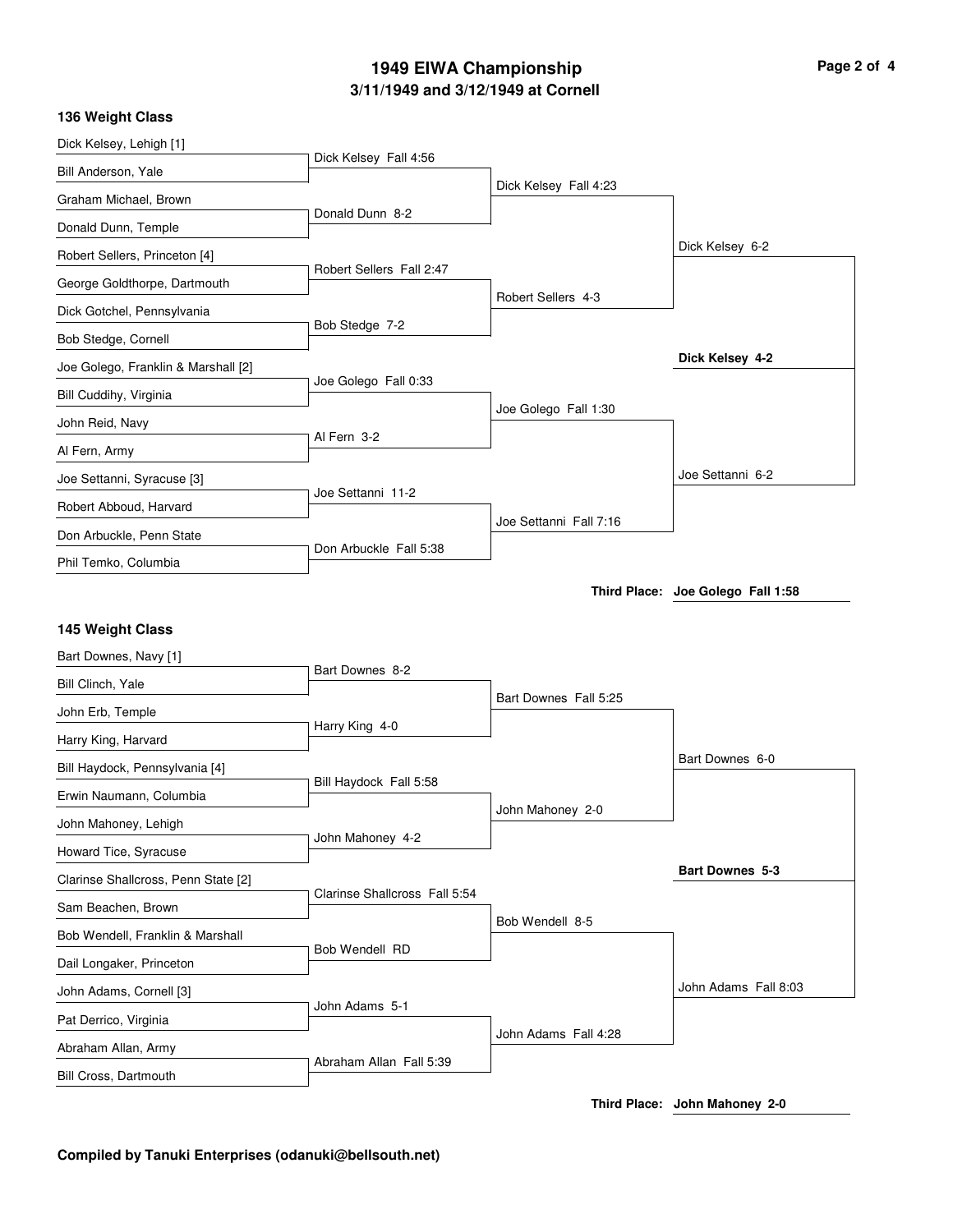# **3/11/1949 and 3/12/1949 at Cornell 1949 EIWA Championship Page 3 of 4**

|  | 155 Weight Class |  |
|--|------------------|--|
|--|------------------|--|

| Ken Hunte, Syracuse [1]                        |                           |                         |                                     |
|------------------------------------------------|---------------------------|-------------------------|-------------------------------------|
| Bill Harvey, Navy                              | Ken Hunte Fall 5:16       |                         |                                     |
| Bob Hoagland, Cornell                          |                           | Ken Hunte Fall 4:32     |                                     |
| George Held, Brown                             | Bob Hoagland 13-4         |                         |                                     |
| Bill Corman, Penn State [4]                    |                           |                         | Ken Hunte Fall 6:29                 |
| David Donahue, Dartmouth                       | Bill Corman Fall 5:19     |                         |                                     |
| Frank Mansell, Yale                            |                           | Frank Mansell Fall 6:53 |                                     |
| George Sprowls, Temple                         | Frank Mansell Fall 6:53   |                         |                                     |
| Eric Erikson, Lehigh [2]                       |                           |                         | Ken Hunte 7-0                       |
| Sherrod Skinner, Harvard                       | Eric Erikson Fall 2:22    |                         |                                     |
| Charles Olentine, Army                         |                           | Eric Erikson 7-2        |                                     |
| Charles Hurt, Virginia                         | Charles Olentine 12-2     |                         |                                     |
| Russ Randall, Princeton [3]                    |                           |                         | Russ Randall 5-3                    |
| Sam Edgerton, Pennsylvania                     | Russ Randall 8-1          |                         |                                     |
| Gordon Hausrath, Franklin & Marshall           |                           | Russ Randall 7-2        |                                     |
| Richard Lynn, Columbia                         | Gordon Hausrath Fall 2:20 |                         |                                     |
|                                                |                           |                         | Third Place: Eric Erikson Fall 7:43 |
|                                                |                           |                         |                                     |
|                                                |                           |                         |                                     |
| 165 Weight Class                               |                           |                         |                                     |
| Pascal Perri, Syracuse [1]                     | Pascal Perri Fall 2:11    |                         |                                     |
| Bob Longman, Yale                              |                           | Pascal Perri 6-4        |                                     |
| Charles Cope, Franklin & Marshall              | Charles Cope Fall 2:36    |                         |                                     |
| Gene O'Donnell, Brown                          |                           |                         | Pascal Perri 8-1                    |
| Dean Mulder, Army [4]                          | Dean Mulder Fall 2:19     |                         |                                     |
| Richard Evans, Princeton                       |                           | Dean Mulder 4-1         |                                     |
| Fred Reeve, Cornell                            | Fred Reeve 6-4            |                         |                                     |
| Tom Connors, Harvard<br>Ed Erikson, Lehigh [2] |                           |                         | Pascal Perri 3-0                    |
|                                                | Ed Erikson Fall 2:22      |                         |                                     |
| Henry DeButts, Virginia                        |                           | Ed Erikson 11-3         |                                     |
| George Hershey, Pennsylvania                   | Bill Baron Fall 2:52      |                         |                                     |
| Bill Baron, Columbia<br>Bob Wisherd, Navy [3]  |                           |                         | Bob Wisherd 3-1                     |
| Matt McIlhenny, Temple                         | Bob Wisherd Fall 2:59     |                         |                                     |
| Bob Hetrick, Penn State                        |                           | Bob Wisherd 6-0         |                                     |
| Brown, Dartmouth                               | Bob Hetrick Fall 5:10     |                         |                                     |